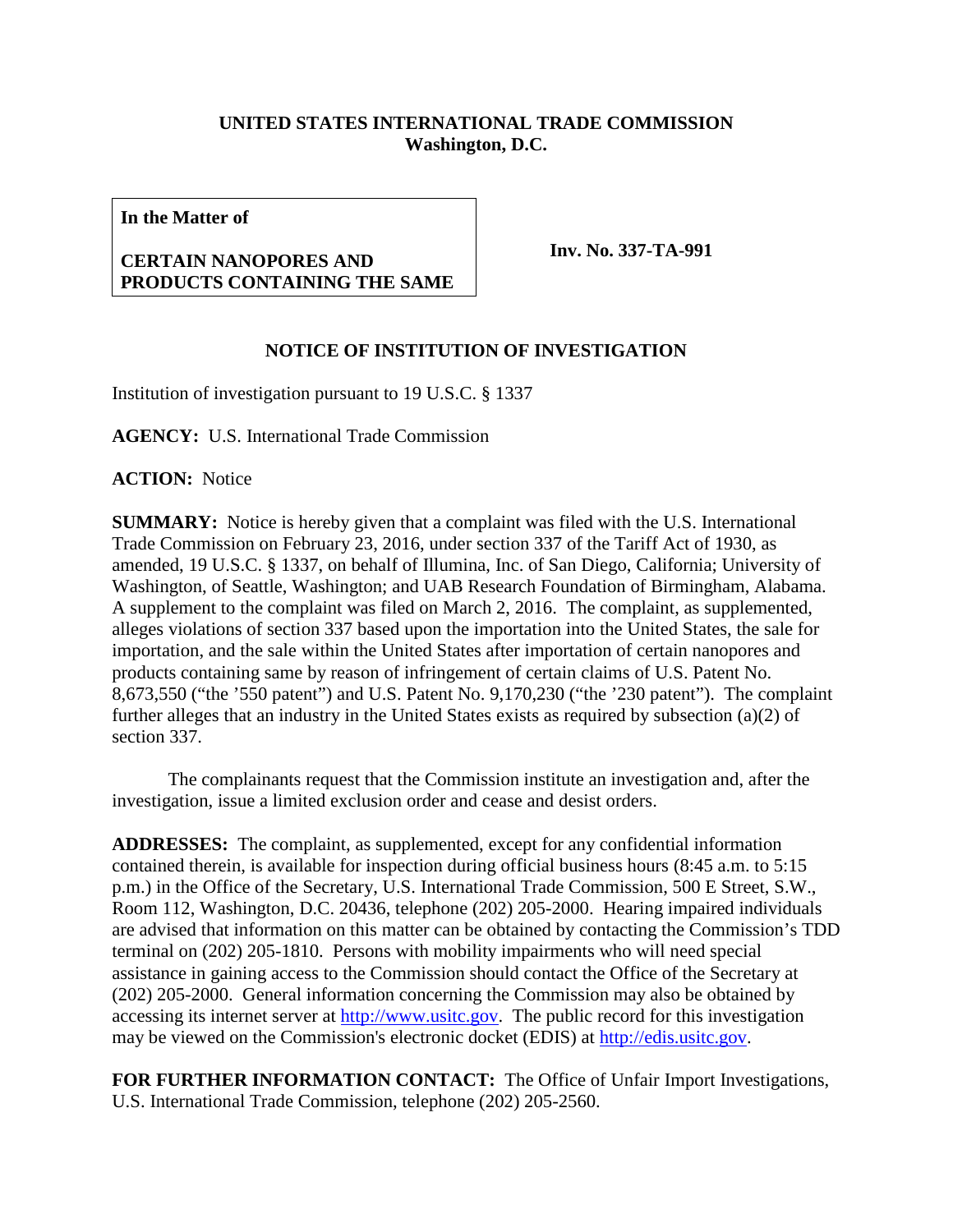**AUTHORITY:** The authority for institution of this investigation is contained in section 337 of the Tariff Act of 1930, as amended, and in section 210.10 of the Commission's Rules of Practice and Procedure, 19 C.F.R. § 210.10 (2015).

**SCOPE OF INVESTIGATION:** Having considered the complaint, the U.S. International Trade Commission, on March 24, 2016, **ORDERED THAT** –

(1) Pursuant to subsection (b) of section 337 of the Tariff Act of 1930, as amended, an investigation be instituted to determine whether there is a violation of subsection (a)(1)(B) of section 337 in the importation into the United States, the sale for importation, or the sale within the United States after importation of certain nanopores and products containing same by reason of infringement of one or more of claims 2-4, 7-9, 13-15, 17, 18, 20-22, 24, 26-28, 31-33, 35, 36, and 38-40 of the '550 patent and claims 1-31 of the '230 patent, and whether an industry in the United States exists as required by subsection (a)(2) of section 337;

(2) Pursuant to Commission Rule  $210.50(b)(1)$ , 19 C.F.R. §  $210.50(b)(1)$ , the presiding administrative law judge shall take evidence or other information and hear arguments from the parties or other interested persons with respect to the public interest in this investigation, as appropriate, and provide the Commission with findings of fact and a recommended determination on this issue, which shall be limited to the statutory public interest factors set forth in 19 U.S.C. §§ 1337(d)(1), (f)(1), (g)(1);

(3) For the purpose of the investigation so instituted, the following are hereby named as parties upon which this notice of investigation shall be served:

(a) The complainants are:

Illumina, Inc. 5200 Illumina Way San Diego, CA 92122

University of Washington UW CoMotion 4311 11th Avenue NE, Suite 500 Seattle, WA 98105

UAB Research Foundation 701 20th Street South Administration Building 770 Birmingham, AL 35233

(b) The respondents are the following entities alleged to be in violation of section 337, and are the parties upon which the complaint is to be served: